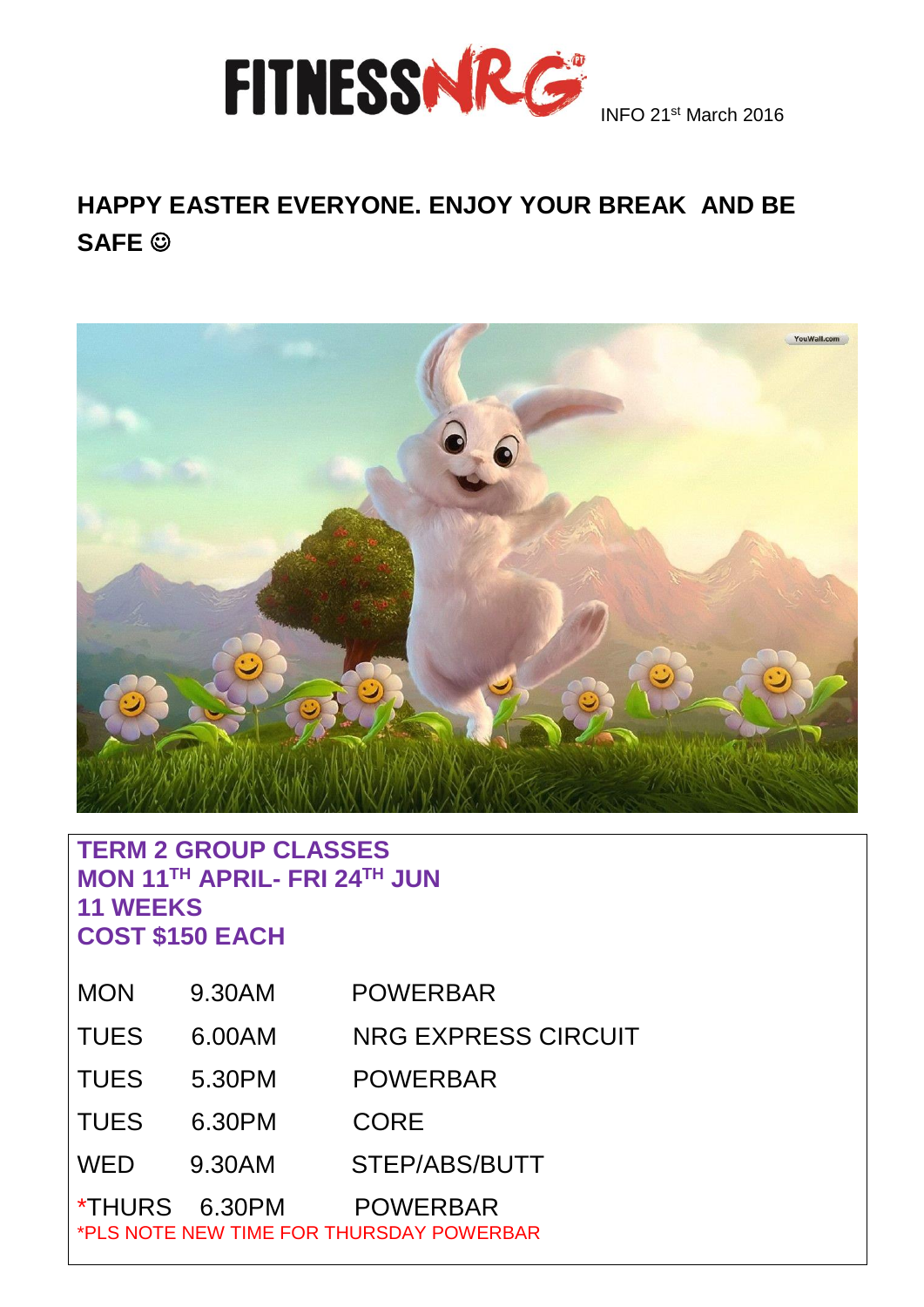### **APRIL BOOTCAMP STARTS MON 4 TH APRIL – MON 2 ND MAY SESSIONS ARE**

**MON 7.OOPM**

**WED 7.00PM** 

**SAT 9.30PM**

**COST \$150** 



\*NO BOOTCAMP IS SCHEDULED ON ANZAC DAY MONDAY 25TH APR AND SAT 29TH APR

### **\*UNLIMITED NRG\* STARTS MON 11TH APRIL – FRI 24TH JUNE**

**UNLIMITED NRG** enables you to jump into any session in the Term Group classes and any Bootcamp session. You don't need to book, just turn up. This is a great way to experience all types of training and classes. We at FitnessNRG try to deliver classes which are up to date in the fitness industry and also enjoyable.

The cost for the 11 weeks is \$440.

**\*If you are joining the April Bootcamp before UNLIMITED NRG starts and you want to do UNLIMITED NRG in Term 2 let us know and we can adjust Bootcamp cost** 

**NEW CLASS: "HI NRG" FOR TEENAGERS TERM 2 STARTS WED 13TH APRIL WED 4.30PM – 5.30PM COST \$110 FOR 11 WEEK TERM**

**YOUR TEENAGER CAN TRY FIRST BEFORE COMMITTING CASUAL COST \$10 A SESSION**

**TERM 2 TO BE PAID AT FIRST SESSION 13TH APRIL**

**A GREAT CLASS FOR TEENAGERS WHO WANT TO GET FITTER, STRONGER AND GAIN MORE CONFIDENCE. OUR MAIN FOCUS AT FITNESSNRG IS TO CREATE A POSITIVE ENVIRONMENT WHERE EVERYONE FEELS IT IS "THEIR" PLACE TO COME TO.**

**IF YOU HAVE A SON OR DAUGHTER WHO WOULD LIKE TO GIVE IT A GO PLEASE CALL JACK 0430 276 907 OR CHERYLE 0419 535 720**

**\*KIDZ FITNESS CLASSES HAVE A NEW TIME (PRIMARY SCHOOL AGE) WED 3.45PM-4.30PM \$10 A CLASS TERM 2 STARTS WED 13TH APRIL COST \$110 FOR 11 WEEK TERM**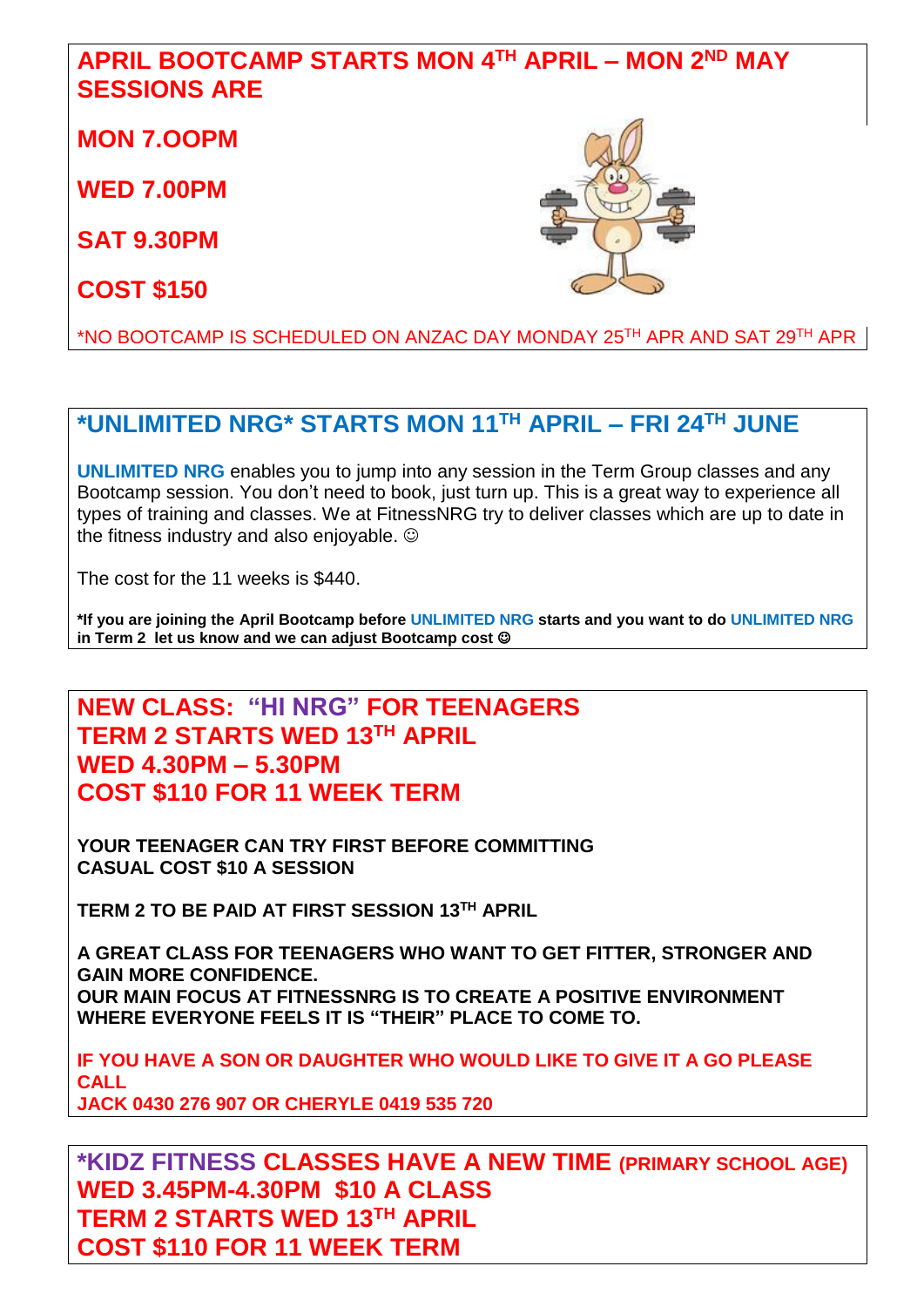#### **A REMINDER: TEMPTED BY EARLY EASTER EGGS? CHECK THIS OUT!**

The supermarket shelves are starting to stock Easter treats A single Easter Bun with butter (and choc chips) or 4-5 mini eggs contains an extra 250 calories. If you indulge in Easter treats for the next 4 weeks, you will gain at least 2kg or more. Be strong and leave the treats until Good Friday.



| <b>Eggs Selection</b>              | kJ     | Fat        | <b>Exercise units</b> |
|------------------------------------|--------|------------|-----------------------|
| 200g Easter Bunny                  | 3740kJ | 50g fat    | 2 hrs of running      |
| 2 Caramello Eggs                   | 500kJ  | 6 g fat    | 15 min rowing         |
| 1 Crème Egg                        | 718kJ  | 6g fat     | 45 min fast walking   |
| 100g Deluxe Bunny                  | 2270kJ | 33g fat    | 2 cycle classes       |
| 3 mini eggs                        | 560kJ  | $7.5g$ fat | 15 min skipping       |
| Small hot cross bun (no<br>butter) | 600kJ  | 2 g fat    | 30min swimming        |
| Large hot cross bun with           | 1200kJ | 10g fat    | 30 minutes jogging    |
| butter                             |        |            |                       |
| Choc chip hot cross bun            | 1100kJ | 9g fat     | 30 min boxing class   |

## **A LITTLE SOMETHING TO DO IF YOU OVER INDULGE AT EASTER. IT CAN BE DONE INDOOR. NO EXCUSES**

Warm Up 5-10 mins 50 Star Jumps 50 Crunches 45 Star Jumps 45 Squats 40 Star Jumps 40 Push Ups 35 Star Jumps35 Crunches 30 Star Jumps 30 Squats 25 Star Jumps 25 Push Ups 20 Star Jumps 20 Crunches 15 Star Jumps 15 Squats 10 Star Jumps 10 Push Ups 5 Star Jumps 5 Crunches 5 Squats 5 Push Ups Hold Plank till you can't any longer Repeat all the above as many times as you like Stretch 5-10mins

FITNESSNRG T SHIRTS, TANK TOPS AND SINGLETS ARE HERE AND GOING QUICK!!!! THESE ARE A LIMITED SUPPLY AND COST \$30 EACH OR 2 FOR \$50…..

**DURACE**